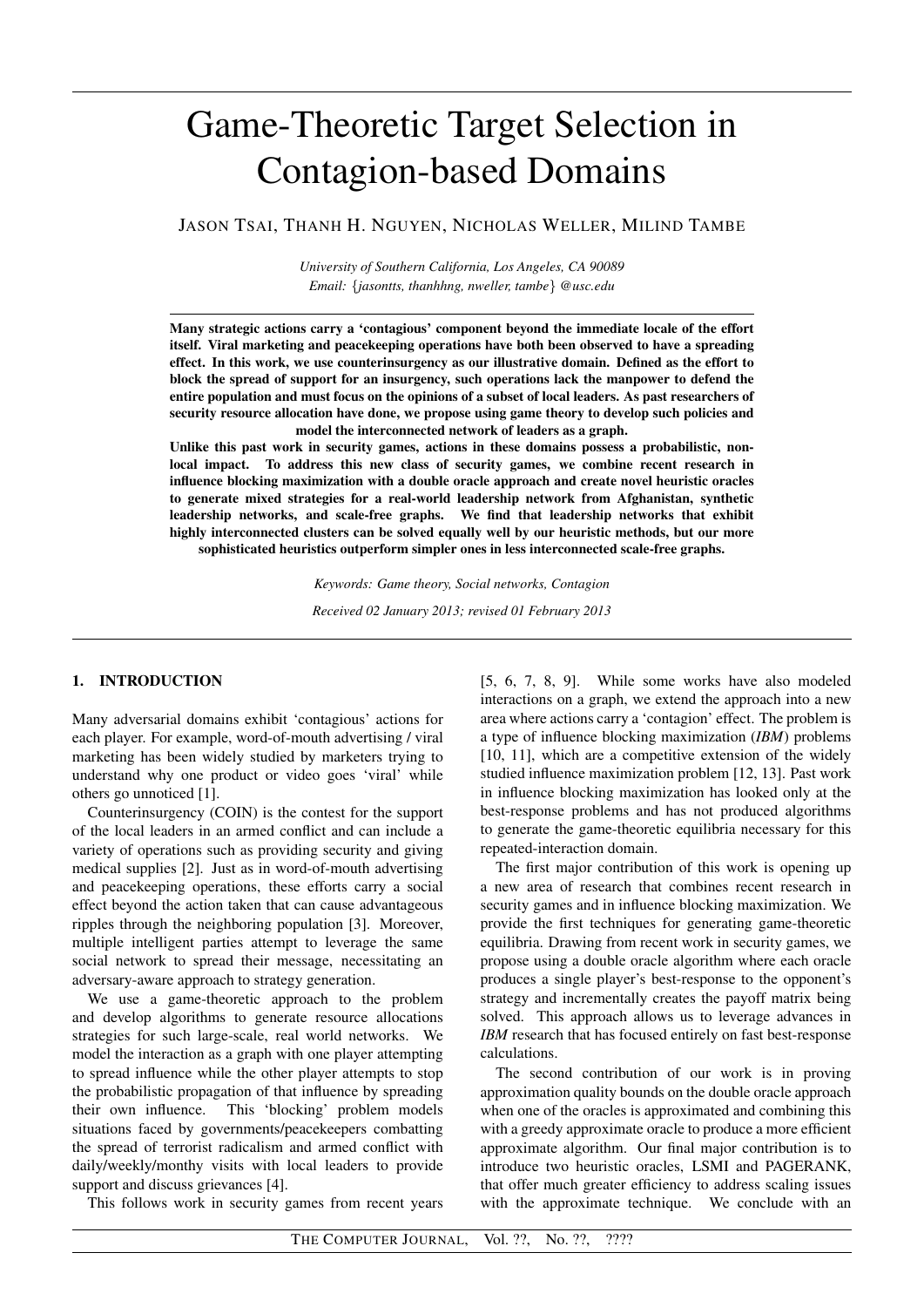experimental exploration of a variety of combinations of oracles, testing runtime and quality on a real-world leadership network in Afghanistan, synthetic leadership networks, and random scale-free graphs. We find that the performance of the basic PAGERANK oracle suffers minimal loss compared to LSMI in leadership networks that possess clusters of highly interconnected nodes, but performs far worse in sparsely interconnected scale-free graphs. Finally, an unintuitive blend of the two oracles offers the best combination of scalability and solution quality.

## 2. RELATED WORK

Recent work in game-theoretic security allocation have also dealt with domains that were modeled as graphs [5, 6, 14], however their actions were all deterministically defined and did not feature a probabilistic contagion component. This 'spreading' aspect of the problem is very closely related to influence maximization and inoculation problems. Influence maximization, in which a player attempts to optimize a selection of beginning 'seed' nodes from which to spread his influence in a known graph, saw its first treatment in computer science as a discrete maximization problem by Kempe et al. (2003) who proposed a greedy approximation, followed-up by numerous proposed speed-up techniques [12, 13, 15]. Although these are one-player games, we draw inspiration from their techniques to address efficiency issues in our work.

Standard inoculation games feature a defender that attempts to protect nodes in a graph and, usually, a random outbreak of a disease on a node in the graph. These games typically model nature as the adversary, which chooses an initial set of nodes with some predefined probability distribution that the defender is optimizing against [16, 17, 18, 19, 20, 21]. Variations on this include distributed inoculation games where each node acts independently, in which results such as price of anarchy are generally considered [16, 19]. These games, however, do not include an optimizing adversary, amounting to only an attacker *or* defender best-response problem.

Influence blocking maximization problems, which we use to model our domain, have been explored with both independent cascade and linear threshold models of propagation [10, 11]. Both of these works only explored the defender's best-response problem instead of equilibrium strategy generation. Aside from influence blocking maximization, a number of researchers have also explored mutual maximization models where all players seek to maximize their own influence [22, 23]. Finally, Hung et al. (2011) and Howard (2010) also address the COIN problem. However, Hung et al. (2011) assume a static adversary and Howard (2010) only solves for pure strategies. This forced predictability in a repeated-interaction situation is dangerous since a real adversary can directly ambush COIN teams. Additionally, it may be suboptimal since a real adversary has no such limitation.



FIGURE 1: Example pure strategy for one player

# 3. PROBLEM DEFINITION

The counterinsurgency domain we focus on includes one party that attempts to subvert the population to their cause and another party that attempts to thwart the first party's efforts [24, 4, 3]. We assume that each side can carry out operations such as provide security or give medical supplies to sway the local leadership's opinion. Furthermore, local leaders will impact other leaders' opinions of the two parties. Specifically, one leader will convert other leaders to side with their affiliated party with some predetermined probability, giving each party's actions a 'spreading' effect. Since resources for COIN operations are very limited relative to the size of the task, each party is faced with a resource allocation task. Hung (2010) models the leadership network of a single district in Afghanistan (based on real data) with 73 nodes and notes that recent organizational assignments show that a single battalion operates in 4-7 districts and divides into 3-4 platoons per 1-2 districts. This translates into 5-30 teams responsible for a network with 300-500 nodes.

We model the counterinsurgency domain as a two-player influence blocking maximization problem, which allows us to draw from the extensive influence maximization literature. An *IBM* takes place on an undirected graph  $G =$  $(V, E)$ . One player, the attacker, will attempt to maximize the number of nodes supporting his cause on the graph while the second player, the defender, will attempt to minimize the attacker's influence. Vertices represent local leaders that each player can attempt to sway to their cause, while edges represent the influence of one local leader on another. We note that these leaders do not report to one another and hence an undirected edge provides an apt representation of their influence relationship. Specifically, each edge,  $e =$  $(n, m)$ , has an associated probability,  $p_e$ , which dictates the chance that leader  $n$  will influence leader  $m$  to side with  $n$ 's chosen player. Since the graph is undirected, this is also the probability that m influences n to side with  $m$ 's chosen player. Only uninfluenced nodes can be influenced.

In an IBM, the two players each choose a subset of nodes as their pure strategies ( $S_a, S_d \subseteq V$ ), which we will also refer to as actions. Each action is composed of nodes (also referred to as 'sources') where the allowable number of nodes is referred to as the number of 'resources' a player has and is given for each player  $(|S_a| = r_a, |S_d| = r_d)$ . Figure 1 shows an example of a pure strategy for one player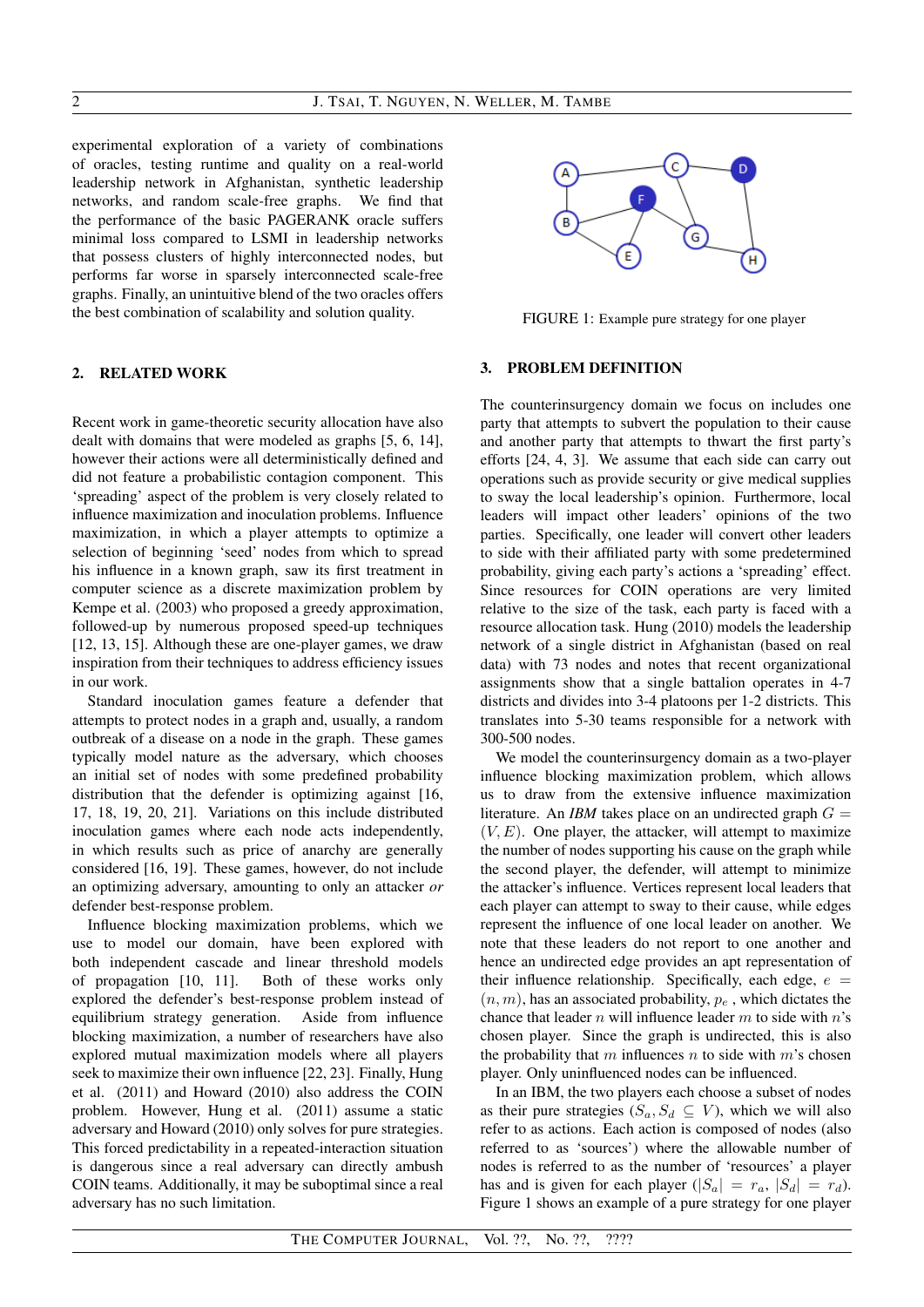as the selection of the two nodes,  $D$  and  $F$ , filled in. The other player would similarly choose a set of nodes on the same graph from which to begin spreading his influence.

Each node in  $S_a \cap S_d$  has a 50% chance of being influenced by each player, while all other nodes in  $S_a$ support the attacker and all other nodes in  $S_d$  support the defender. The influence then propagates via a synchronized independent cascade, where at time step  $t_0$  only the initial nodes have been influenced and at  $t_1$  each edge incident to nodes in  $S_a \cup S_d$  is 'activated' with probability  $p_e$ . Uninfluenced nodes incident to activated edges become supporters of the influencing node's player. If a single uninfluenced node is incident to activated edges from both player's nodes, the node has a 50% chance of being influenced by each player. This process, which outlines a single stochastic outcome, is detailed in Algorithm 1, which outputs the total number of attacker-activated nodes for that particular sample. This process is polynomial with respect to the network size, since each edge will only be probabilistically activated a single time at most.

For a given pair of pure strategies, the attacker's payoff is equal to the *expected* number of nodes influenced to the attacker's side and the defender's payoff is the opposite of the attacker's payoff. We denote the function to calculate the expected number of attacker-influenced nodes as  $\sigma(S_a, S_d)$ . Each player chooses a mixed strategy,  $\rho_a$ for the attacker and  $\rho_d$  for the defender, over their pure strategies (subsets of nodes of size  $r_a$  or  $r_d$ ) to maximize their expected payoff. At equilibrium, each player's mixed strategy will be a best-response to the other player's. The defender's mixed strategy is a policy by which COIN teams can randomize their deployment each day/week/month, depending on the frequency of missions. The focus of the rest of this work will be to develop optimal, approximate, and heuristic oracles that can be used in double oracle algorithms to generate strategies for these influence blocking maximization problems.

#### 4. DOUBLE ORACLE APPROACH

The most commonly used approach for a zero-sum game is a naïve Maximin strategy, shown in Algorithm 2. In Algorithm 2,  $P$  is the defender's expected payoff,  $C$  is the set of all column player actions iterated with  $c$ ,  $Y$  is the set of all row player actions iterated with y, and  $u(y, c)$ is the utility for the row player when actions  $c$  and  $y$  are played. In our problem, the row player (defender) has a utility equivalent to the opposite of the column player's (attacker's) which is equivalent to the expectation of the propagation process,  $\sigma(\cdot)$ . That is,  $u(y, c) = -\sigma(y, c)$ . The primary constraint is Constraint 1, which restricts  $P$  to be no greater than the expected utility achieved by the row player in the worst outcome. This linear program, however, requires precalculating the payoffs for every pair of player actions to instantiate all constraints before it can efficiently solve for a Nash equilibrium. This naïve approach admits two faults.

First, the payoff for a given pair of pure strategies

**Algorithm 1** INFLUENCE PROP.:  $S_a$ ,  $S_d$ ,  $G = (N, E)$ 1:  $E^* = \emptyset$ ,  $E^{active} = \emptyset$ 2:  $A \leftarrow \{s | s \in S_a \land s \notin S_d\}, D \leftarrow \{s | s \notin S_a \land s \in S_d\}$ 3: for  $\{s | s \in S_a \cap S_d\}$  do 4: // randomly add s to one of the player's sets 5: Random $Add(s, A, D)$ 6: end for 7:  $N^{new} = A \cup D$ 8: while  $N^{new} \neq \emptyset$  do 9: **for**  $\{(u, v) | u \in N^{new}, (u, v) \notin E^*\}$  do 10: // activate the edge based on its probability  $11:$  $E^{active}$ .add(RandomActivate $((u, v)))$  $12:$  $^*$ .add $((u, v))$ 13: end for  $14:$  $N^{new} = \emptyset$ 15: **for**  $\{s | s \notin A \cup D, \exists (u, s) \in E^{active} \}$  do 16:  $N^{new}$ .add(s) 17: // Add s to appropriate set 18: AddToSet $(s, A, D)$ 19: end for 20: end while 21: return  $S_a$ 



$$
\sum_{Y} p_y = 1 \tag{3}
$$

in our problem is computationally intractable to calculate accurately. As shown by Chen et al. (2010), calculating the analogous expectation in a basic influence maximization game exactly is  $\#P$ -Hard. Since influence maximization is a special case of influence blocking maximization, it is trivial to show that calculating  $\sigma(\cdot)$  exactly is also  $\#P$ -Hard. The standard method for estimating these expectations is a Monte Carlo approach that was adapted for the *IBM* problem by Budak et al. (2011) and which we also adopt here. It involves simulating the propagation process thousands of times to reach an accurate estimate of the expected outcome. Although it runs in time polynomial in the size of the graph and is able to achieve arbitrarily accurate estimations, the thousands of simulation trials required for accurate results causes this method to be extremely slow in practice.

Second, the Maximin algorithm stores the entire payoff matrix in memory which can be prohibitive for large graphs. For example, with 1000 nodes and 50 resources per player, each player has  $\binom{1000}{50}$  actions. To overcome similar memory problems, double oracle algorithms have been proposed in the past [6, 14] and form the basis for our work.

Double oracle algorithms for zero-sum games use a

 $p_y \cdot u(y, c)$  (1)

$$
0 < p_u < 1, \forall u \in Y \tag{2}
$$

$$
\sum_{y \in Y} p_y = 1 \tag{3}
$$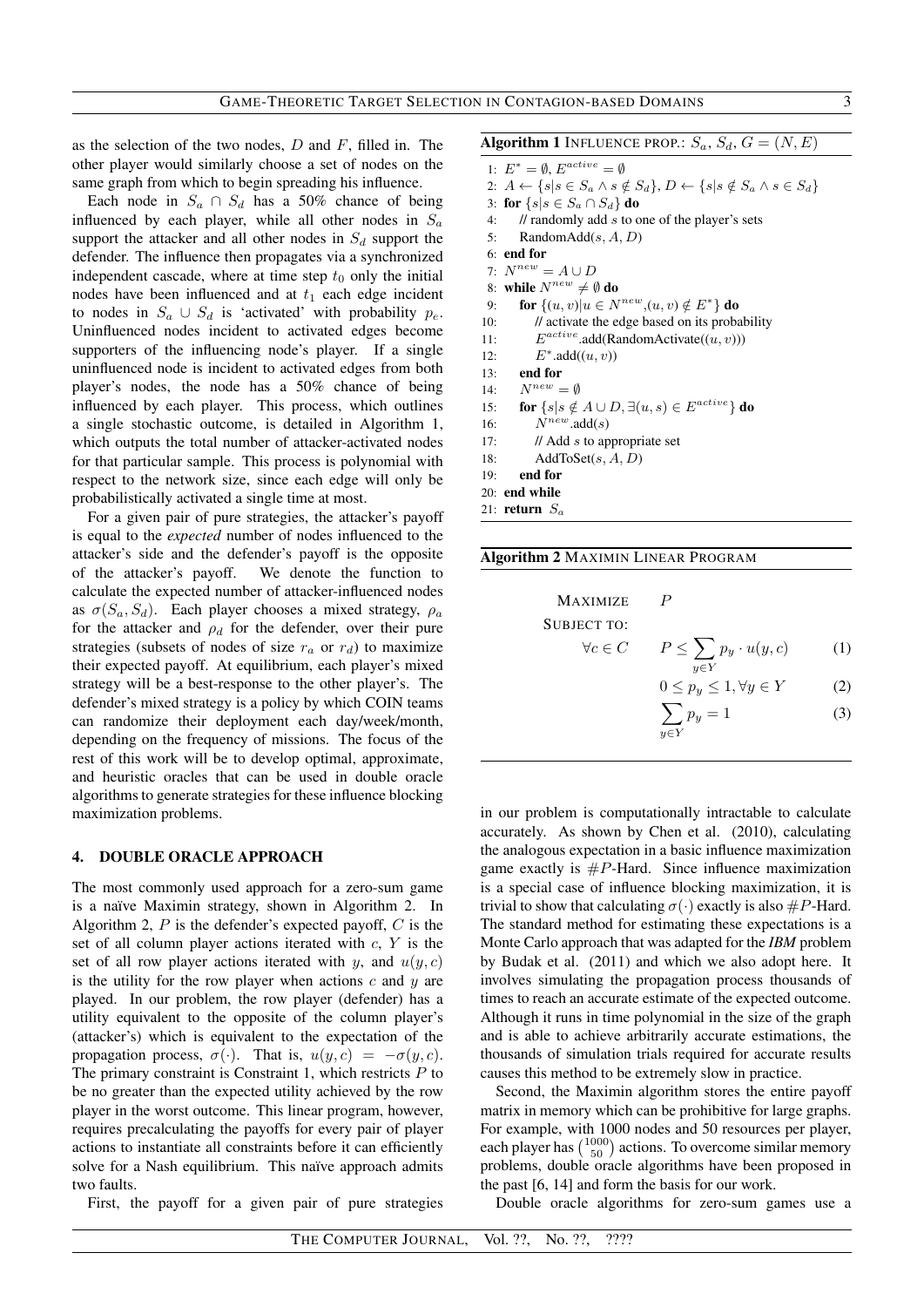Maximin linear program at the core, but the payoff matrix is grown incrementally by two oracles. This process is shown in Algorithm 3. D is the set of defender actions generated so far, and A is the set of attacker actions generated so far. MaximinLP $(D, A)$  solves for the equilibrium of the game that only has the pure strategies in D and A and returns  $\rho_d$  and  $\rho_a$ , which are the equilibrium defender and attacker mixed strategies over  $D$  and  $A$ . DefenderOracle( $\cdot$ ) solves the defender's 'best-response problem'. That is, it generates a defender action that is a best response against  $\rho_a$  among *all* possible actions. This action is added to the set of available pure strategies for the defender D. A similar procedure then occurs for the attacker. Convergence occurs when neither best-response oracle generates a pure strategy that is superior to the given player's current mixed strategy against the fixed opponent mixed strategy. The number of attacker and defender actions in the payoff matrix varies depending on the speed of convergence, but is generally much smaller than the full matrix. It has been shown that with two optimal bestresponse oracles, the double oracle algorithm converges to the Maximin equilibrium [25], although no guarantees are known regarding the time to convergence.

Algorithm 3 DOUBLE ORACLE ALGORITHM

- 1: Initialize D with random defender allocations.
- 2: Initialize A with random attacker allocations.
- 3: repeat

4:  $(\rho_d, \rho_a) =$  MaximinLP(**D**,**A**)

5:  $\mathbf{D} = \mathbf{D} \cup \{ \text{DefenderOracle}(\rho_a) \}$ 

- 6:  $\mathbf{A} = \mathbf{A} \cup \{ \text{AttackerOracle}(\rho_d) \}$
- 7: until convergence
- 8: **return**  $(\rho_d, \rho_a)$

#### 4.1. Double Oracle: Example

To illustrate the double oracle algorithm in more detail, consider the game described by the payoff matrix featured in Table 1. As per standard game-theoretic notation, the row player's available actions are 1 and 2 and the column player's available actions include A, B, and C. If the row player plays 1 and the column player plays A, then the row player receives a payoff of 3 and the column player a payoff of -3. Although this game could be solved by a single Maximin run, we will describe the solution procedure used by the double oracle algorithm to clarify the process. Initially, each player's actions are randomly seeded with a single action from the complete action space of the original game. Suppose the defender, the row player, is seeded with action '1' and the attacker, the column player, is seeded with action 'C' as shown in Table 2. Then  $D = \{1\}$  and  $A = \{C\}$ . This subgame is trivially solved using a Maximin linear program that produces the optimal strategy for both players, which is to simply play their only available action 100% of the time ( $\rho_d = \rho_a = \{1.0\}$ ).

Next the algorithm consults two oracles for the next action to add to the subgame for each player. In this case, AttackerOracle produces 'B' as the optimal action for the

|   | ٩   | В    |      |
|---|-----|------|------|
|   | .-3 | -1,1 | 2.-2 |
| ∠ |     | 2.-2 | -22  |

TABLE 1: Example game's full payoff matrix

 $\overline{C}$  $1 \mid 2,-2$ 

|  | $-1,1$                       | $2 - 2$ |
|--|------------------------------|---------|
|  | $2 \mid 2,-2 \mid -2,2 \mid$ |         |

TABLE 2: Initial subgame TABLE 3: At convergence

attacker to take when the defender is playing a strategy of 100% '1'. The DefenderOracle, by contrast, produces '1' as the best-response to the current adversary strategy of 100% 'C' and chooses to add action '1' which already exists in the subgame. The subgame is now composed of one action for the defender ( $\mathbf{D} = \{1\}$ ) and two actions for the attacker  $(A = \{C, B\})$ . A Maximin solver is again run to determine the optimal strategy for each player, producing a new purestrategy equilibrium ( $\rho_d = \{1.0\}, \rho_a = \{0.0, 1.0\}$ ).

Both oracles are consulted again, with the AttackerOracle again returning 'B' as the optimal action to the current defender strategy (play '1' 100%), but the DefenderOracle now returning action '2' as the best-response to the current attacker strategy (play 'B' 100%). The subgame grows to the 2x2 matrix shown in Table 3 and the Maximin linear program is again run to solve it, producing new optimal strategies for each player  $(\rho_d = {\frac{4}{7}, \frac{3}{7}}, \rho_a = {\frac{4}{7}, \frac{3}{7}}).$ Another query to each oracle reveals that both players' best-responses are already included in the subgame. At this point the algorithm has converged and the Maximin equilibrium strategies for both players in the full game have been determined.

The payoff matrix generated at convergence is shown in Table 3. Notice that the attacker action 'A' was never added to the game. Not only does this limit the size of the payoff matrix stored in memory, but this also means that no payoffs associated with action 'A' need to be generated (recall that payoff generation in our problem is  $\#P$ -Hard).

#### 4.2. Double Oracle: Approximation

Now we prove an approximate double oracle setup that admits a quality guarantee. We denote the defender and attacker's mixed strategies at convergence as  $\rho_d$  and  $\rho_a$ . Also, we denote the defender's expected utility given a pair of mixed strategies as  $u_d(\rho_d, \rho_a)$ . Assume that the *defender*'s oracle,  $D_{AR}$ , is an  $\alpha$ -approximation of the optimal best-response oracle,  $D_{BR}$ , so that  $D_{AR}(\rho_a) \geq$  $\alpha \cdot D_{BR}(\rho_a)$ . The following theorem is a generalization of a similar result in Halvorson et al. 2009.

THEOREM 4.1. Let  $(\rho_d, \rho_a)$  be the output of the double *oracle algorithm using an approximate defender oracle* and let  $(\rho_d^*, \rho_a^*)$  be the optimal mixed strategies. Then:  $u_d(\rho_d, \rho_a) \geq \alpha \cdot u_d(\rho_d^*, \rho_a^*).$ 

*Proof.* Since we know  $D_{AR}$  is an  $\alpha$ -approximation,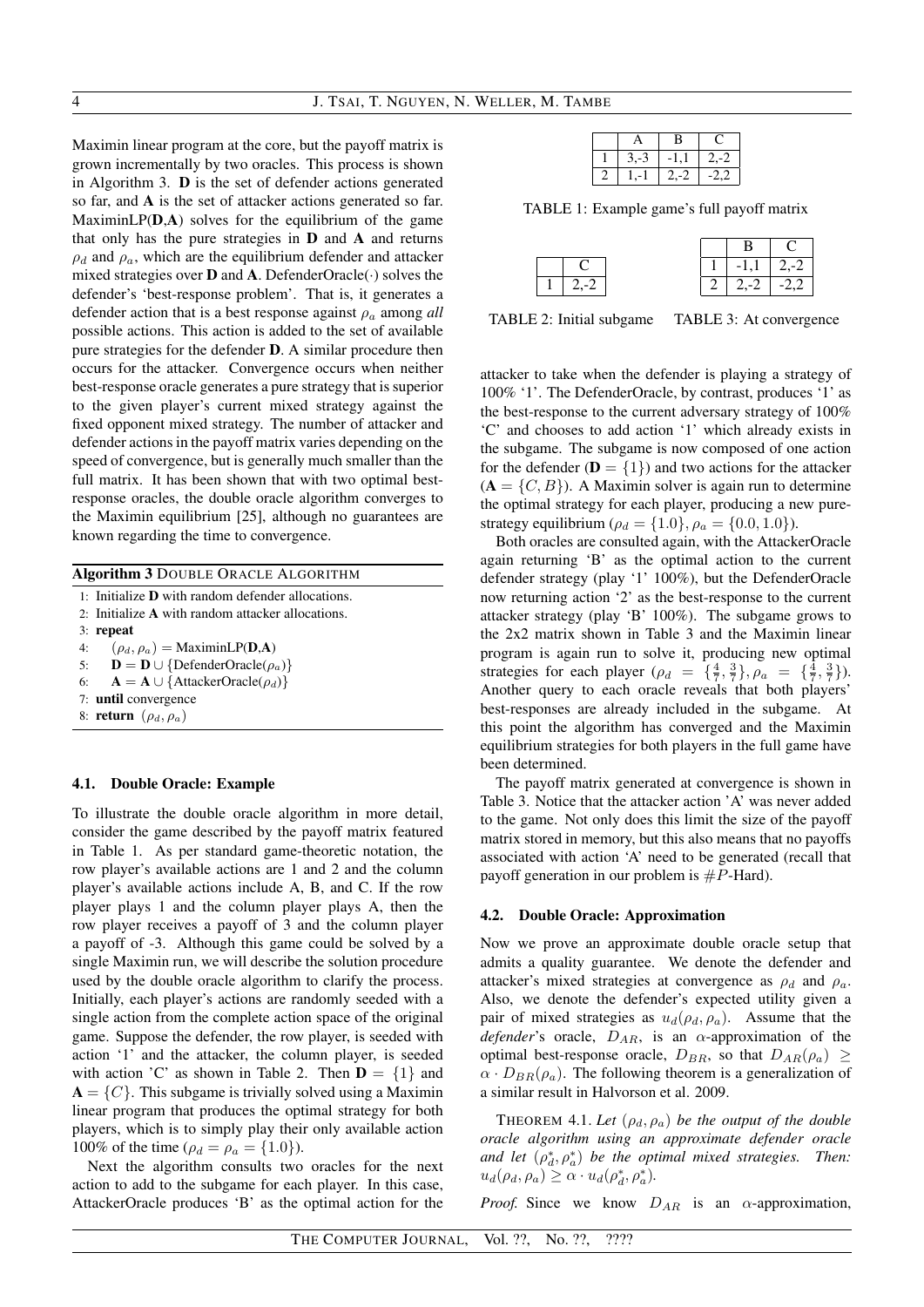$u_d(\rho_d, \rho_a) \geq u_d(D_{AR}(\rho_a), \rho_a) \geq \alpha \cdot u_d(D_{BR}(\rho_a), \rho_a).$ Since  $(\rho_d^*, \rho_a^*)$  is a maximin solution, we know that  $\forall \rho_d', \rho_a' : u_d(\rho_d^*, \rho_a') \geq u_d(\rho_d^*, \rho_a^*) \geq u_d(\rho_d', \rho_a^*)$ . Thus:  $u_d(D_{BR}(\rho_a), \rho_a) \geq u_d(\rho_d^*, \rho_a) \geq u_d(\rho_d^*, \rho_a^*)$ , implying  $u_d(\rho_d, \rho_a) \geq \alpha \cdot u_d(\rho_d^*, \rho_a^*).$  $\Box$ 

## 5. ORACLES

A major advantage of double oracle algorithms is the ability to divide the problem into best-response components. This allows for easily creating variations of algorithms to meet runtime and quality needs by combining different oracles together. Here, we present four oracles that we can combine to create a suite of algorithms.

### 5.1. EXACT Oracle

Solving for a best-response in an influence blocking maximization problem was shown to be NP-Hard by Budak et al. (2011), but an optimal oracle may be useful when paired with an efficient second oracle, given the approximation result just shown. The first oracle we introduce is an optimal best-response oracle. Our oracle, which we call EXACT , determines the best-response by iterating through the entire action set for a given player. For each action, the expected payoff against the opponent's strategy is calculated, which requires  $n$  calculations of  $\sigma(\cdot)$ , where *n* is the size of the support for the opponent's mixed strategy. In this oracle,  $\sigma(\cdot)$  is evaluated via the Monte Carlo estimation method, the benchmark technique in influence maximization. This technique involves simulating the propagation process  $n$  times, where  $n$  is generally 10,000-20,000, and using the average propagation of the simulated trials as the estimate. The  $\epsilon$ -error of the Monte Carlo estimation exists in the Maximin approach as well, but can be made arbitrarily small with sufficient simulations[26].

This oracle can be used for both the defender and the attacker to create an incremental, optimal algorithm that can potentially be superior to Maximin because of the incremental approach. However, the oracle will perform redundant calculations that can cause it to run slower than Maximin when the equilibrium strategies support size is very large.

#### 5.2. APPROX Oracle

Here we describe approximate oracles that draw from research in influence maximization, competitive influence maximization, and influence blocking maximization. Budak et al. (2011) showed that the best-response problem for the blocker (the defender, in our setting) is submodular when both players share the same probability of influencing across a given edge. Thus, a greedy hill-climbing approach that provides the highest marginal gain in each round provides a  $(1 - \frac{1}{e})$ -approximation. This is outlined in Algorithm 4, where  $r_d$  is given for the problem instance, MCEst( $\cdot$ ) is the Monte Carlo estimation of  $\sigma(\cdot)$ ,  $\rho_a$  is the current attacker mixed strategy, Action() retrieves a pure strategy,  $S_a$ , and Prob() retrieves a pure strategy's associated probability. The

Lazy-Forward speed-up to the greedy algorithm introduced by Leskovec et al. (2007) to tackle influence maximization problems is also implemented, but we do not show it in Algorithm 4 for clarity.

For the maximizer's best-response problem, we note that given a fixed blocker strategy, the best-response problem of the maximizer in an *IBM* is exactly the best-response problem of the last player in a competitive influence maximization from Bharathi et al. (2007), which they showed to be submodular. Thus, the attacker's best-response problem can also be approximated with a greedy algorithm with the same guarantees. These oracles are referred to as APPROX .

By combining an APPROX oracle for the defender and an EXACT oracle for the attacker, we can create an algorithm that generates a strategy for the defender more efficiently than the naive one and guarantees a reward within  $(1 \frac{1}{e}$ ) of the optimal strategy's reward by Theorem 4.1. An algorithm with two APPROX oracles no longer admits quality guarantees, but the iterative process still maintains the best-response reasoning crucial to adversarial domains.

Algorithm 4 APPROX -DefBR $(\rho_a)$ 

1:  $S_d = \emptyset$ 2: while  $|S_d| < r_d$  do 3: for  $n \in (N - S_d)$  do 4:  $U(n) = \sum_{i=1}^{\rho_a \text{.Size}(i)} \rho_a \text{.Prob}(i)$ . 5: MCEst( $\rho_a$ .Action(i), $S_d \cup \{n\}$ ) 6: end for 7:  $n^* = \arg \max_{n \in N} U(n)$ 8:  $BR = BR \cup \{n^*\}$ 9: end while 10: return BR

#### 5.3. LSMI Oracle

We introduce our main heuristic oracle, LSMI, which is also the name of the heuristic it is based on: Local Shortestpaths for Multiple Influencers  $(LSMI(\cdot))$ . This oracle uses APPROX oracle's Algorithm 4. However,  $LSMI(\cdot)$  is used to replace the  $MCEst(\cdot)$  function and provides a fast, heuristic estimation of the marginal gain from adding a node to the best response. The heuristic is based on two assumptions: very low probability paths between two nodes are unlikely to have an impact and the highest probability path between two nodes estimates the relative strength of the influence. The probability associated with a path is defined as  $p = \prod_e p_e$ over all edges e on the path. We then combine these heuristic influences from two players in a novel, efficient way.

The two heuristic assumptions have been applied successfully for one-player influence maximization in various forms, one of the most recent being Chen et al. [12]. As an application of the first assumption, when calculating the influence of a node, they only consider nodes reachable via a path with an associated probability of at least some  $\theta$ . As an application of the second assumption. Chen et al. (2010) assume that each source will only affect nodes via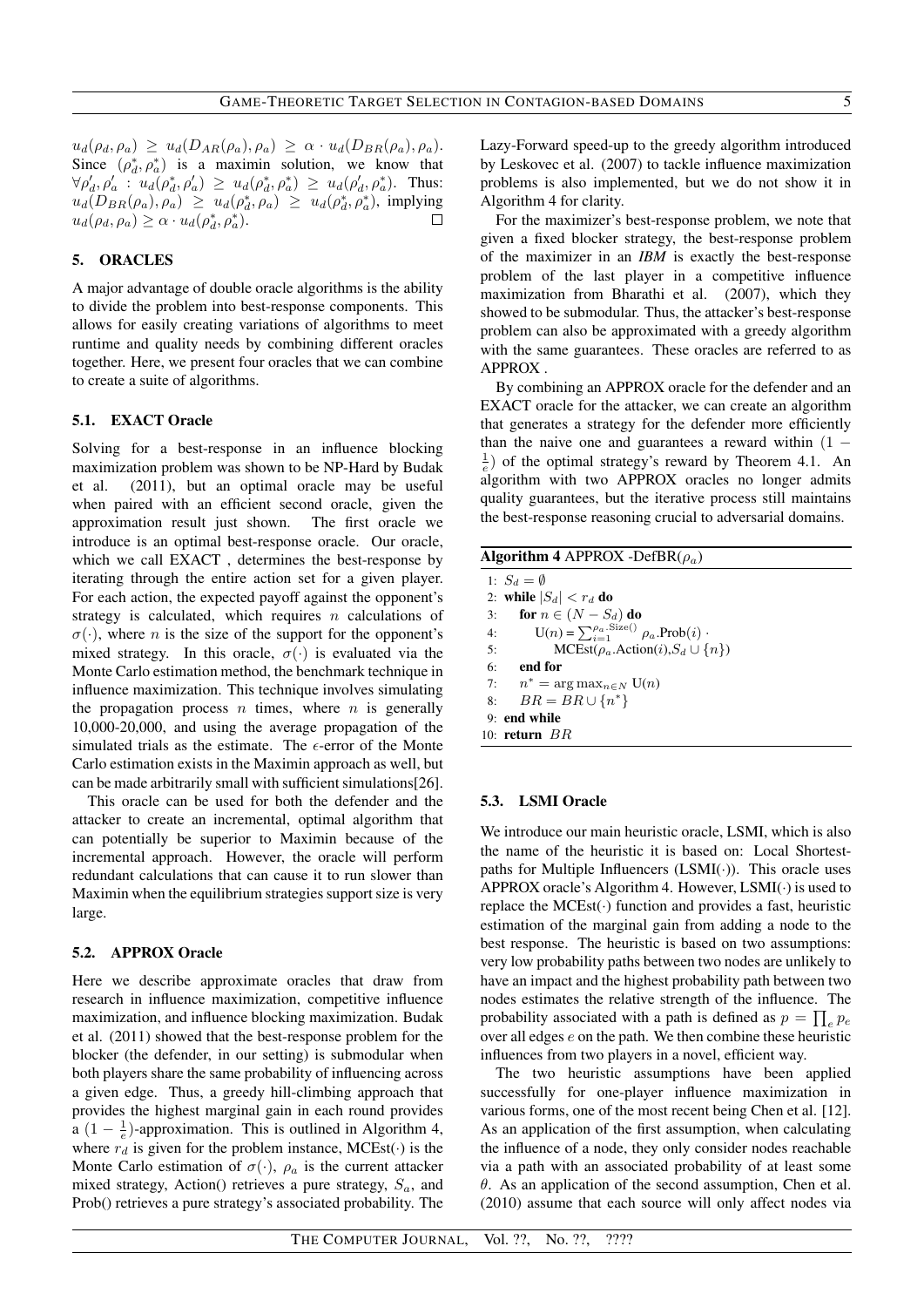the highest probability path. To improve the accuracy of this estimation, they disallow other sources from being on the path since the closer source's influence will supersede the further source's along the same path. We use these ideas as well, but Chen et al. (2010)'s approach to the critical step of combining these influences efficiently relies on there being only one type of influence. In a two-player situation such as ours, there are two probabilities associated with each node, and the winning influencer depends not only on the probability but on the distance to sources as well. This ordering effect is a new issue that necessitates a novel approach to influence estimation.

L-Eval( $\cdot$ ), described in Algorithm 6, is our new algorithm for determining the expected influence of the local neighborhood around a given node. LSMI $(n, S_a, S_d)$ estimates the marginal gain of  $n$  by finding the difference between calling L-Eval( $\cdot$ ) with and without n and replaces the MCEst $(\cdot)$  function in Algorithm 4. For the defender oracle, instead of a call of MCEst( $S_a$ ,  $S_d \cup n$ ):

$$
LSMI(S_a, S_d, n) =
$$
  
\n
$$
L-Eval(V, S_a, S_d \cup \{n\}) - L-Eval(V, S_a, S_d),
$$
  
\n
$$
s.t. V = GetVerticesWithin\theta(n).
$$

GetVerticesWithin $\theta$ () is a modified Dijkstra's algorithm that measures path-length by hop-distance, tie-breaks with the associated probabilities of the paths, and stores all nodes' shortest hop-distance and associated probability to the given node. It does not add a new node to the search queue if the probability on the path to the node falls below  $\theta$ . This procedure is outlined in more detail in Algorithm 5. The overall structure remains identical to Dijkstra's algorithm, but distances are now measured with hop-distance instead of summing the weights on edges and a cut-off is implemented when the probability on the path falls below  $\theta$ . The probability on the path is calculated via probDistanceTo(), which simply calculates the product of probabilities on edges along the path from  $n \times v$ . Since the algorithm exactly mirrors that of Dijkstra's algorithm, the runtime attributes are identical.

In L-Eval(.), V is the set of n's local nodes and  $S_a/S_d$ are the attacker/defender source sets. Due to the addition of  $n$ , we must recalculate the expected influence of each  $v \in V$ . First, we determine all the nearby nodes that impact a given v by calling GetVerticesWithin $\theta(v)$ . Since only sources exert influence, we intersect this set with the set of all sources and compile them into a priority queue ordered from lowest hop-distance to greatest.  $p_a$  and  $p_d$  represent the probability that the attacker/defender successfully influences the given node. From the nearest source, we aggregate the conditional probabilities in order. If the next nearest source is an attacker source, then  $p_a$  is increased by the probability that the new source succeeds, conditional on the failure of all closer defender and attacker sources. The probability that all closer sources failed is exactly  $p_a + p_d$ ,  $p_d$  remains unchanged. If the next nearest source is a defender source, then a similar update is performed. The algorithm iterates

## Algorithm 5 GetVerticesWithin $\theta(n)$

```
1: for v \in V do
```
2: hopDistanceTo[v] := infinity

```
3: probDistanceTo[v] := 0
```
- 4:  $Q$ .enqueue $(v)$
- 5: end for
- 6: hopDistanceTo[ $n$ ] := 0
- 7: probDistanceTo $[n] := 1$
- $\mathbf{g}$
- 9: while  $Q \neq \emptyset$  do
- 10:  $u :=$  vertex in Q with smallest distance (by hopDistanceTo)
- 11: remove  $u$  from  $Q$
- 12: if hopDistanceTo[ $u$ ] == infinity then
- 13: break
- 14: end if
- 15: for each neighbor  $v$  of  $u$  do
- 16:  $t_{hop} := \text{hopDistanceTo}[u] + 1$
- 17:  $t_{prob}$  := probDistanceTo[u] ·  $p_{(u,v)}$
- 18: **if**  $t_{hop} \leq$  hopDistanceTo[v] AND  $t_{prob} > \theta$  **then**
- 19: hopDistanceTo[ $v$ ] := t
- 20: **if**  $t_{prob} >$  probDistanceTo[v] **then**
- 21: probDistanceTo[v] :=  $t_{prob}$
- $22:$  end if
- $23$ : end if
- 24: /\* Reorder v in Queue, tie-break with probDistanceTo[]\*/
- 25: decrease-key $(v,Q)$
- $26<sup>c</sup>$  end for
- $27<sup>°</sup>$  end while
- 28: return all v with hopDistanceTo[] less than infinity

through all impacted nodes and returns the total expected influence.

To illustrate the aggregation calculation, we reproduce the graph from Figure 1 again here in Figure ??. Consider node  $h$  and assume the adversary has chosen source  $f$  and defender has chosen source d. Since influence travels along edges in an ordered fashion, the influence of  $f$  is only possible if  $d$  fails to influence  $h$ , since  $d$  is closer in terms of hop-distance. Thus, the probability that  $h$  is converted into an adversary node is:

$$
(1 - p_{(d,h)}) \cdot (p_{(f,g)} \cdot p_{(g,h)}) \tag{4}
$$

In words, the probability is equal to the joint probability that  $d$  fails and the influence from  $f$  succeeds in influencing  $g$  and then  $h$  thereafter. Notice that if the defender had a second source further away, it would be completely irrelevant, since only adversary-influenced nodes contribute to the payoff determination.

Although the estimated marginal gain of LSMI can be arbitrarily inaccurate, choosing the best action only requires that the *relative* marginal gain of different nodes be accurate. We show in the Experiments section that LSMI does a very good job of this in practice as evidenced by the high reward achieved by LSMI-based algorithms. The final algorithm for the LSMI best-response oracle is shown in Algorithm 7.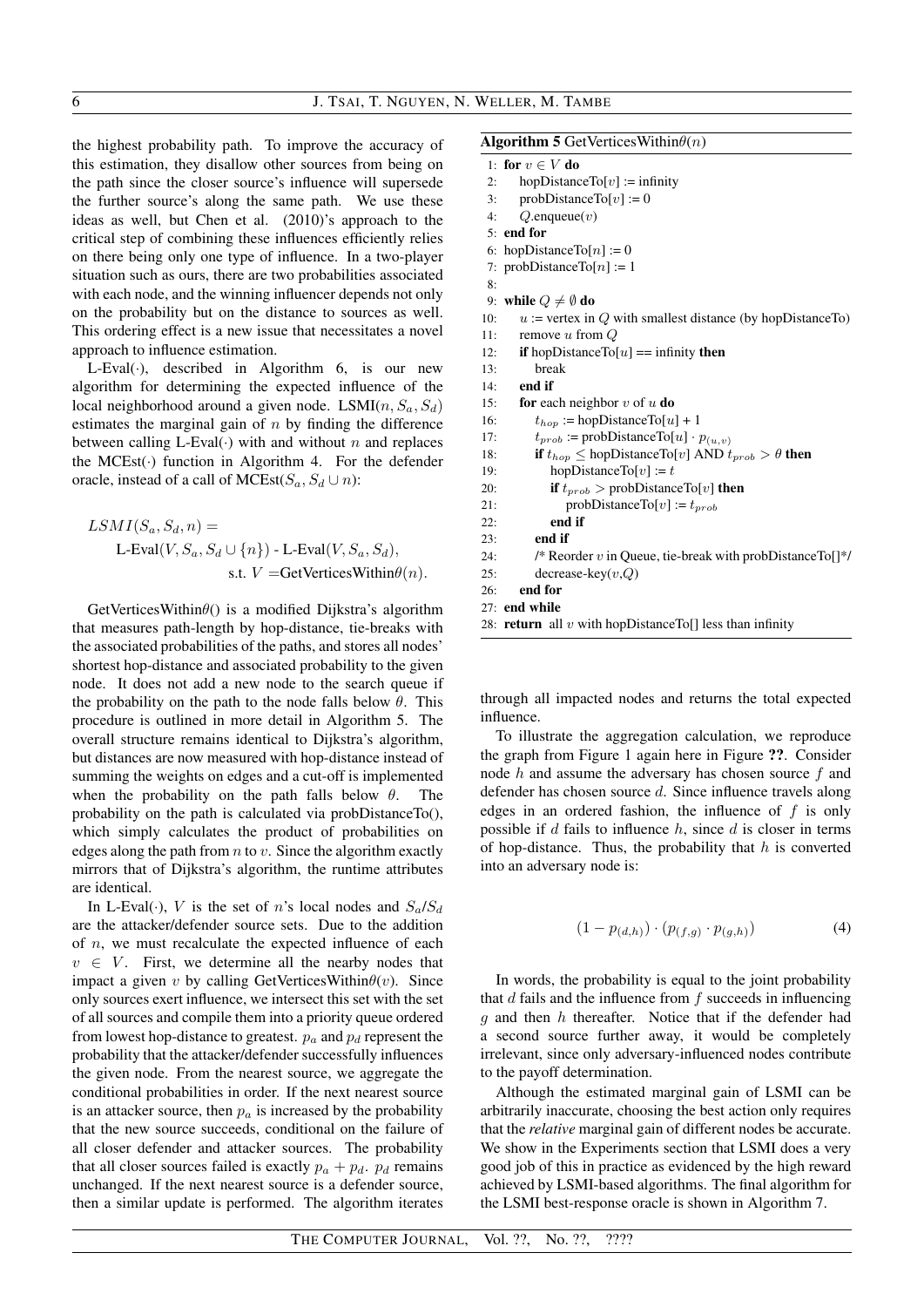#### Algorithm 6 L-Eval $(V, S_a, S_d)$

1:  $InfValue = 0$ 2: for  $v \in (V - S_a - S_d)$  do 3:  $N = \text{GetVerticesWithin}\theta(v) \cap (S_a \cup S_d)$ 4: /\* Prioritize sources by *lowest* hop-distance to v\*/ 5:  $S = makePriorityQueue(N)$ 6:  $p_a = 0, p_d = 0$ 7: while  $S \neq \emptyset$  do 8:  $s = S \text{.poll}()$ 9: **if**  $(s \in S_a)$  then 10:  $p_a = p_a + (1 - p_a - p_d) \cdot Prob(s, v), p_d = p_d$ 11: **else** /\* s must be in  $S_d$  \*/ 12:  $p_d = p_d + (1 - p_a - p_d) \cdot \text{Prob}(s, v), p_a = p_a$ 13: end if 14: end while 15:  $InfValue = InfValue + p_a$ 16: end for 17: return  $InfValue$ 

#### Algorithm 7 LSMI-BR( $\rho_a$ )

1:  $S_d = \emptyset$ 2: while  $|S_d| < r_d$  do 3: for  $n \in (N - S_d)$  do 4:  $U(n) = \sum_{i=1}^{\rho_a \cdot \text{Size}(i)} \rho_a \cdot \text{Prob}(i)$ . 5: LSMI( $\rho_a$ .Action(i), $S_d \cup \{n\}$ ) 6: end for 7:  $n^* = \arg \max_{n \in N} U(n)$ 8:  $BR = BR \cup \{n^*\}$ 9: end while 10: return BR

## 5.4. PAGERANK Oracle

PageRank is a popular algorithm to rank webpages [27], which we adapt here due to its frequent use in influence maximization as a benchmark heuristic. The underlying idea is to give each node a rating that captures the power it has for spreading influence that is based on its connectivity. For the purposes of describing PageRank, we will refer to directed edges  $e_{u,v}$  and  $e_{v,u}$  for every undirected edge between u and v. For each edge  $e_{u,v}$ , set a weight  $w_{u,v} = p_e/p_v$  where  $p_v = \sum_e p_e$  over all edges incident to v. The rating or 'rank' of a node  $u, \tau_u = \sum_v w_{u,v} \cdot \tau_v$  for all non-source nodes  $v$ adjacent to u. The exclusion of source nodes is performed because u cannot spread its influence through a source node.

For our oracles, since the defender's goal is to minimize the attacker's influence, the defender oracle will focus on nodes incident to attacker sources  $N_a = \{n | n \in V \land$  $\exists e_{n,m}, m \in S_a$ . Specifically, ordering the nodes of  $N_a$  by decreasing rank value, the top  $r_d$  nodes will be chosen as the best response. In the attacker's oracle phase, the attacker will simply choose the nodes with the highest ranks. Although PAGERANK is very efficient, we expect its quality to be low, since the attacker oracle fails to account for the presence of a defender and the defender oracle only searches through nodes directly incident to the attacker's source nodes. We will refer to oracles based on this heuristic as PAGERANK .

| Algo Label  | Def. Oracle     | Att. Oracle     | <b>Nodes</b> | R            |
|-------------|-----------------|-----------------|--------------|--------------|
| <b>DOEE</b> | <b>EXACT</b>    | <b>EXACT</b>    | 15           | $\mathbf{3}$ |
| <b>DOAE</b> | <b>APPROX</b>   | <b>EXACT</b>    | 20           | 3            |
| <b>DOAA</b> | <b>APPROX</b>   | <b>APPROX</b>   | 100          | 3            |
| <b>DOLE</b> | <b>LSMI</b>     | <b>EXACT</b>    | 20           | $\mathbf{3}$ |
| DOL A       | <b>LSMI</b>     | <b>APPROX</b>   | 100-200      | 3            |
| DOLL        | <b>LSMI</b>     | <b>LSMI</b>     | 450          | 20           |
| <b>DOLP</b> | <b>LSMI</b>     | <b>PAGERANK</b> | 700          | 20           |
| <b>DOPE</b> | <b>PAGERANK</b> | <b>EXACT</b>    | 40           | ٩            |
| <b>DOPA</b> | <b>PAGERANK</b> | <b>APPROX</b>   | 200-300      | 3            |
| DOPL        | <b>PAGERANK</b> | <b>LSMI</b>     | $1000+$      | 20           |
| <b>DOPP</b> | <b>PAGERANK</b> | <b>PAGERANK</b> | $1000+$      | 20           |

TABLE 4: Algorithms evaluated

#### 6. EXPERIMENTS

In this section, we show experiments on both synthetic and real-world leadership and social networks. We evaluate the algorithms on scalability and solution quality. One advantage of double oracle algorithms is the ease with which the oracles can be changed to produce new variations of existing algorithms. This allows us to simulate various attacker/defender best-response strategies and test our heuristics' performance more thoroughly.

Ideally, we would report the performance of our mixed strategy against an optimal best-response as a worst-case analysis. However, due to scalability issues with the EXACT best-response oracle, rewards for larger graphs can only be calculated against an approximate best-response generated by the APPROX oracle. Unless otherwise stated, each datapoint is an average over 100 trials and the games created used contagion probability on edges of 0.3, 20,000 Monte Carlo simulations per estimation, and an LSMI  $\theta = 0.001$ . All experiments were run on machines with CPLEX 12.2, 2.8 GHz CPU, and 4GB of RAM.

In addition to the optimal Maximin algorithm, we also test the set of double oracle algorithms listed in Table 4, where Nodes and R(esources) indicate the approximate problem complexity the algorithm can handle within 20 minutes based on experiments with scale-free graphs.

#### 6.1. Leadership Networks

In Hung (2010), a leadership network was created based on real data of a district in Afghanistan with 7 village areas, each with a few 'village leaders' with connections outside the village, and a cluster of 'district leaders' shown in the middle. We recreate the same network, shown in Figure ??a and run our algorithms on it. Although not shown, quality as measured against an APPROX attacker was very similar for all algorithms. Algorithms exceeding 20min are not shown.

Closer examination of defender strategies reveals a difference in the oracles' approach. Since the PAGERANK defender oracle considers only attacker-adjacent nodes with the highest rank, most of its strategies focus on two high-degree district leaders (neither are maximal degree nodes) and on a regular member of the highest population Village G. In this graph structure, where sets of nodes are fully connected, this strategy works very well because the attacker's best response will often be the highest degree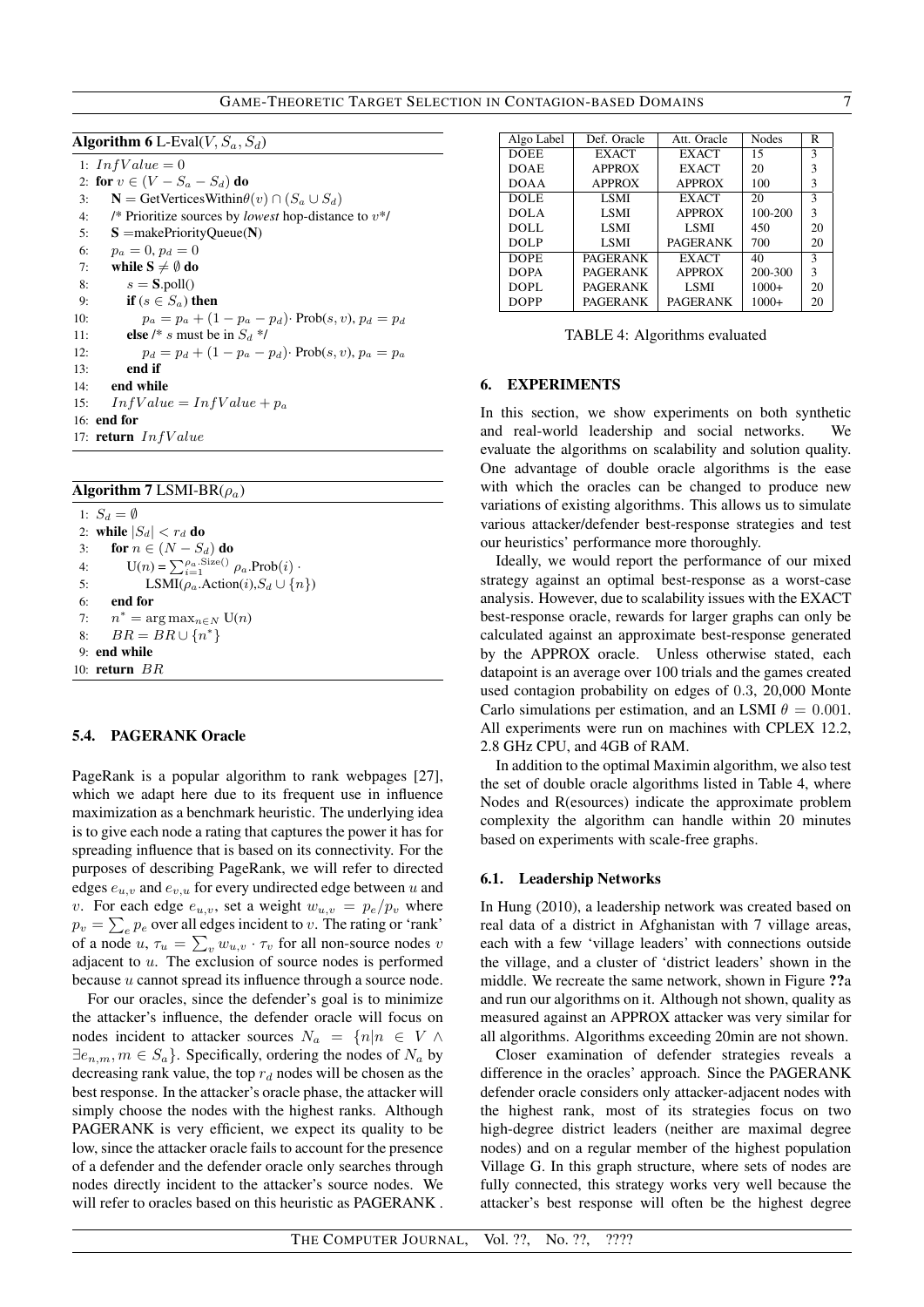district leader and a node in Village G. This approach is more conservative than LSMI , which directly chooses the attacker's source nodes since the 50% chance of wiping out an attacker source provides slightly higher utility. The attacker oracles all select from the same set of four highdegree nodes. Aside from the highest-degree district leader and Village G nodes, an additional high-degree village leader far from Village G is also used. This result suggests that not only connectivity, but also strategic spacing provided by our algorithms is a key point for the maximizer's target selection.

Experiments varying contagion probability, shown in Figure ??b, show LSMI defender oracle algorithms randomizing over many more nodes at low contagion levels. This occurs because the attacker's initial set of nodes accounts for most of his expected utility, encouraging randomization over many nodes. PAGERANK ignores this since a given set of nodes is often adjacent to all sets of attacker-chosen nodes, while LSMI responds by matching the increase node use directly.

As noted previously, a battalion is responsible for 4- 7 districts, so we create synthetic graphs with multiple copies of a village structure (70 nodes each) and link all district leaders together to create multi-district graphs. In our experiments, for every district, each player is given 3 resources. Figure ?? shows runtime and solution quality against an APPROX attacker best-response. Since we create the graphs one district at a time, the graph sizes increase by 70 nodes at a time. The trend in rewards is once again that LSMI defender oracle algorithms very slightly outperform the others. All four algorithms scale to real-world problem sizes.

## 6.2. Random Scale-Free Graphs

Scale-free graphs<sup>1</sup> have commonly been used as proxies for real-world social networks because the distribution of node degrees in many real world networks have been observed to follow a power law [28]. We conduct experiments on randomly generated scale-free graphs of various sizes to illustrate both the runtime scalability and quality of each algorithm in graphs resembling social networks as opposed to leadership networks.

Figure ?? shows the results for small scale-free graphs of 8-20 nodes with 3 resources for each player. The runtime graph, Figure ??a shows only the algorithms that exceed 20 minutes for clarity. The remaining heuristic algorithms' results all hug the  $x$ -axis because they take minimal time for these graphs. As would be expected, Maximin scales the most poorly and is only able to handle graphs of up to 11-12 nodes. The approximate algorithm, DOAE improves upon DOEE and can handle up to 16-17 nodes, but swapping out the APPROX oracle for the very fast LSMI oracle does not improve runtime scalability very noticeably. This is because although the LSMI oracle is orders of magnitude faster than the APPROX oracle, the EXACT attacker oracle's runtime

<sup>1</sup>The networks are built using the Barabási-Albert network building algorithm and will be referred to as scale-free networks.

eclipses both of them, making the improvement irrelevant.

In Figure ??b, we show the reward obtained by the defender when using the strategies generated against an EXACT attacker best-response as described earlier. The key point is that the majority of rewards are indistinguishable from the optimal algorithms. The DOLL algorithm begins to diverge slightly when the graph nears 100 nodes, but the major exceptions are the algorithms featuring PAGERANK defender oracles. Interestingly, DOLP, which uses LSMI for the defender and PAGERANK for the attacker still generates high rewards.

Figure ?? shows runtime and quality for larger scale-free graphs of 20-100 nodes with 3 resources for each player. As can be seen, the algorithms featuring the APPROX oracle (DOAA, DOLA) begin to exceed our 20-minute cutoff near 100 nodes while the remaining heuristic algorithms continue to hug the  $x$ -axis because even these games are completed in minimal time. As discussed previously, due to the inefficiency of the EXACT oracle, we use an APPROX best-response to calculate a more conservative reward value. Figure ??b again shows algorithms with PAGERANK defender oracles performing noticeably more poorly than the other algorithms. DOLP is again very close to the top performers. Note that while this may be due to the APPROX best-response being used instead of an EXACT best-response, it is very unlikely than an attacker could perform any better given the hardness of the best-response problem.

#### 7. STRATEGY ANALYSIS

In addition, three types of variations were explored on scale-free networks in more depth. First, we varied the size of the graph and kept all other parameters constant. Second, we varied the average contagion probability in the graphs at three separate graph sizes. Finally, we varied the standard deviation of the contagion probability in the graphs and again tested these at three separate graph sizes. All experiments featured a randomly generated scale-free graph, 10 resources per player  $(S_d, S_a = 10)$ , and contagion probabilities on edges that were drawn from a normal distribution. Scale-free graphs were chosen due to their widespread use as proxies for general social networks and were generated according to the principle of 'preferential attachment' as introduced by Barabasi and Albert ([29]). Our particular implementation adds edges between existing vertices and newly added vertices with a probability of  $p =$  $(\deg(v) + 1) / (|E| + |V|)^2$ . 100 trials were run for every data point shown.

Figure ?? shows a preliminary test that was conducted to provide a benchmark for the quality results. It shows the reward for the defender when each of the four algorithms is used as well as when no defender is present as well for graphs of size 80, 160, and 240 and with the average contagion probability set to 0.3, 0.5, and 0.7. Again, the reward reported is the reward achievable by an adversary

<sup>2</sup>http://jung.sourceforge.net/doc/api/edu/uci/ics/jung/algorithms/ generators/random/BarabasiAlbertGenerator.html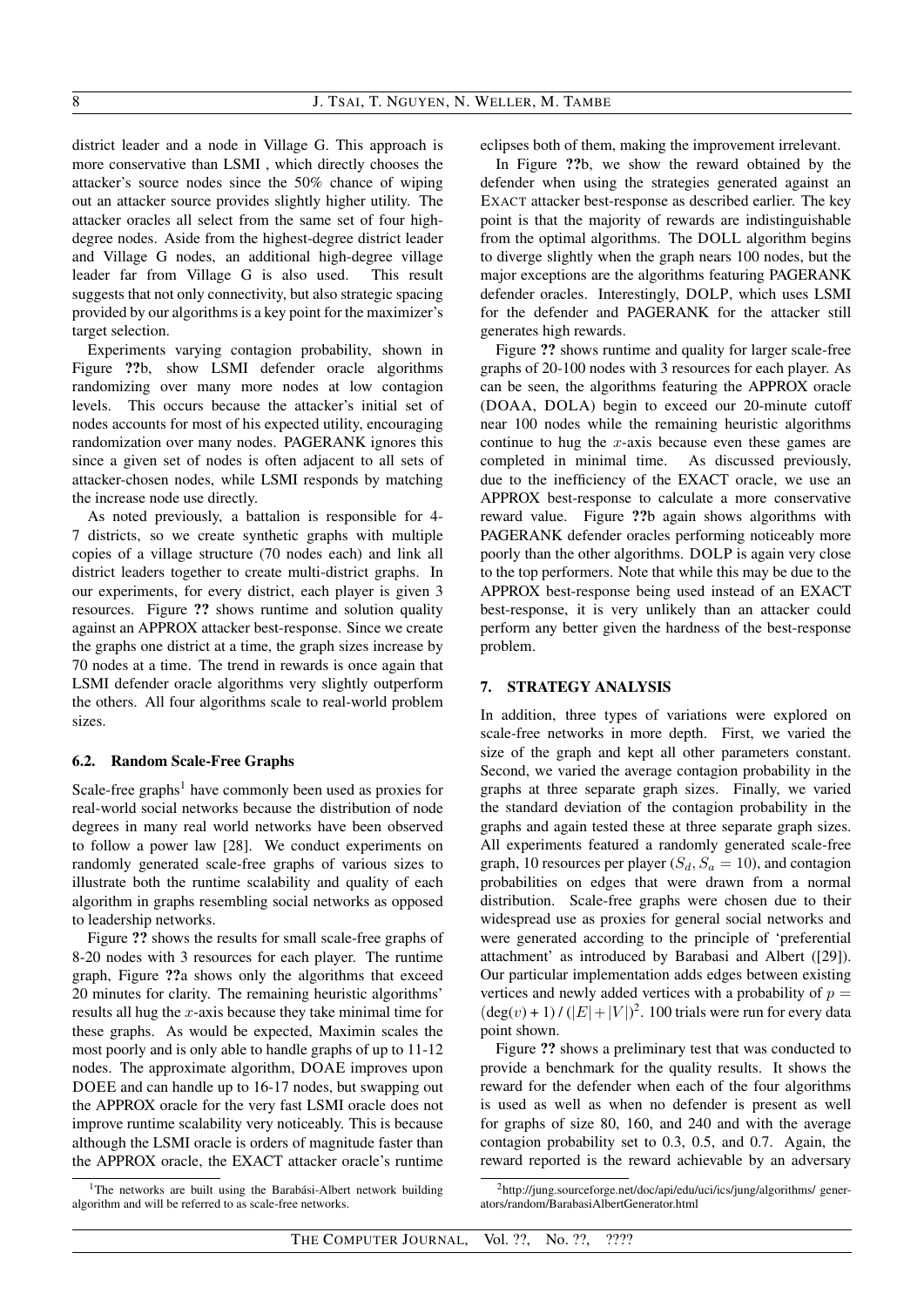that best-responds to our algorithm's generated defender strategy by calculating the approximate best-response via the algorithm proposed by Budak et. al (2011). As mentioned, the graph sizes tested were limited to 260 nodes because for larger graphs even calculating the approximate best-response outlined above begins to take longer than 20 minutes as well.

As can be seen, all of the algorithms provide at least a 30-40% improvement in reward obtained as opposed to having no defender present across all of the cases tested. Since this was intended as a preliminary justification for the algorithms, we will provide more in-depth analysis of the solution quality of the algorithms in the following subsections.

### 7.1. Graph size scale-up

The first set of experiments explored the impact of scaling up the size of the graph alone. Specifically, the more efficient four algorithms (all combinations of the LSMI and PAGERANK oracles) were run on randomly generated scale-free graphs with 80-260 nodes in increments of 20, with 10 resources and contagion probabilities drawn from a normal distribution  $\mathcal{N}(0.3, 0.1)$ . Graph sizes were limited to 260 nodes because the adversary best-response technique used to determine the defender's reward became too cumbersome for larger graphs.

Figure ??a shows the impact on runtime as the graph size is scaled up. As can be seen, the solution technique that features two LSMI oracles (DOLL) requires the longest run time at 40-50 seconds for all of the game sizes tested. Interestingly, there did not appear to be a consistent increase in runtime as was observed in the other 3 algorithms (each of which had at least one PAGERANK oracle). This is due to the fact that the runtime depends on the size of the problem but also on the ability of the oracles to find new, higher-quality pure strategies to add to the subgame being solved. DOLL features two highly adaptive LSMI oracles and, as evidenced, tends to generate many more actions for the smaller graph sizes. Thus, although the graphs get larger, fewer iterations are used, causing minimal runtime increase as the graph size is increased.

The other 3 algorithms were much faster across the board, all requiring less than 30 seconds with a consistent trend as the graph size increases. DOPL requires more time than DOLP because of the fact that the defender PAGERANK oracle explicitly adapts to the attacker's strategy (only uses nodes adjacent to attacker nodes), while the attacker PAGERANK oracle does not. Previous work explored scaling to larger graphs with more resources, but since this is not the focus of our work, we refer the interested reader to Tsai et. al (2012) [30].

Figure ??b shows the impact on solution quality as the graph size is scaled up. Unsurprisingly, as the size of the graph increases, it becomes increasingly difficult for the defender to block the adversary's influence spread and the defender receives a correspondingly lower reward. Again, we also observe a large difference between algorithms

that use a LSMI oracle for the defender as opposed to a PAGERANK oracle for the defender, with the latter providing much lower rewards. This is expected, due to the higher sophistication of the LSMI defender oracle as was noted earlier.

Figure ??a shows the final number of actions in the defender's action set as the size of the graph is increased. The action set is defined as the number of actions available to the defender in the CoreLP phase of the double oracle algorithm and is exactly the number of new best-responses that have been found by the defender oracle. In the worst case, this would include all possible actions in the game, but as can be seen is generally far smaller, making the problem much more tractable. The attacker's action set size was always extremely similar if not identical to the defender's action set size.

Figure ??b shows a similar metric and features the number of actions in the support set of the final defender strategy. The support set is the set of actions that have non-zero probability in the final mixed strategy. Again, the final attacker support set size was always extremely similar if not identical to the defender's.

As can be seen, both the action set and the support set sizes are much larger with the DOLL algorithm than for any of the other algorithms. This is due to the sophistication of the LSMI oracles as opposed to the PAGERANK oracle. The PAGERANK oracles converge extremely quickly to a small set of actions and often do not generate new actions in response to new adversary strategies. This is especially true for the PAGERANK attacker oracle, since the defender oracle actually chooses nodes directly adjacent to the attacker. Thus, even when only one PAGERANK oracle is used, the algorithm overall converges quickly. The DOLL algorithm is iterating many more times than algorithms featuring the PAGERANK oracle, leading to the previous runtime result with DOLL being far slower than the other algorithms.

Furthermore, the trends seen in both Figure ??a and ??b show the size of the final action set and support set decreasing as the graph size is increased. This is due to the fact that as the graph grows larger, very few actions are useful for the defender to use to defend against the spread of the attacker's influence. For the attacker, randomization becomes less essential for the same reason. Thus, both players converge to a very small set of actions for the final mixed strategy.

#### 7.2. Contagion probability: Average

To explore the impact of changing the contagion probabilities on the four algorithms, we tested three different contagion probability averages for three separate graph sizes. Specifically, we ran all four algorithms with the contagion probabilities drawn from normal distributions  $\mathcal{N}(0.3, 0.1)$ ,  $\mathcal{N}(0.5, 0.1)$ , and  $\mathcal{N}(0.7, 0.1)$ . The graph sizes tested were 80, 160, and 240 node random scale-free graphs with 10 resources allowed per player. We measured the same 4 metrics as in the previous section: runtime, solution quality, action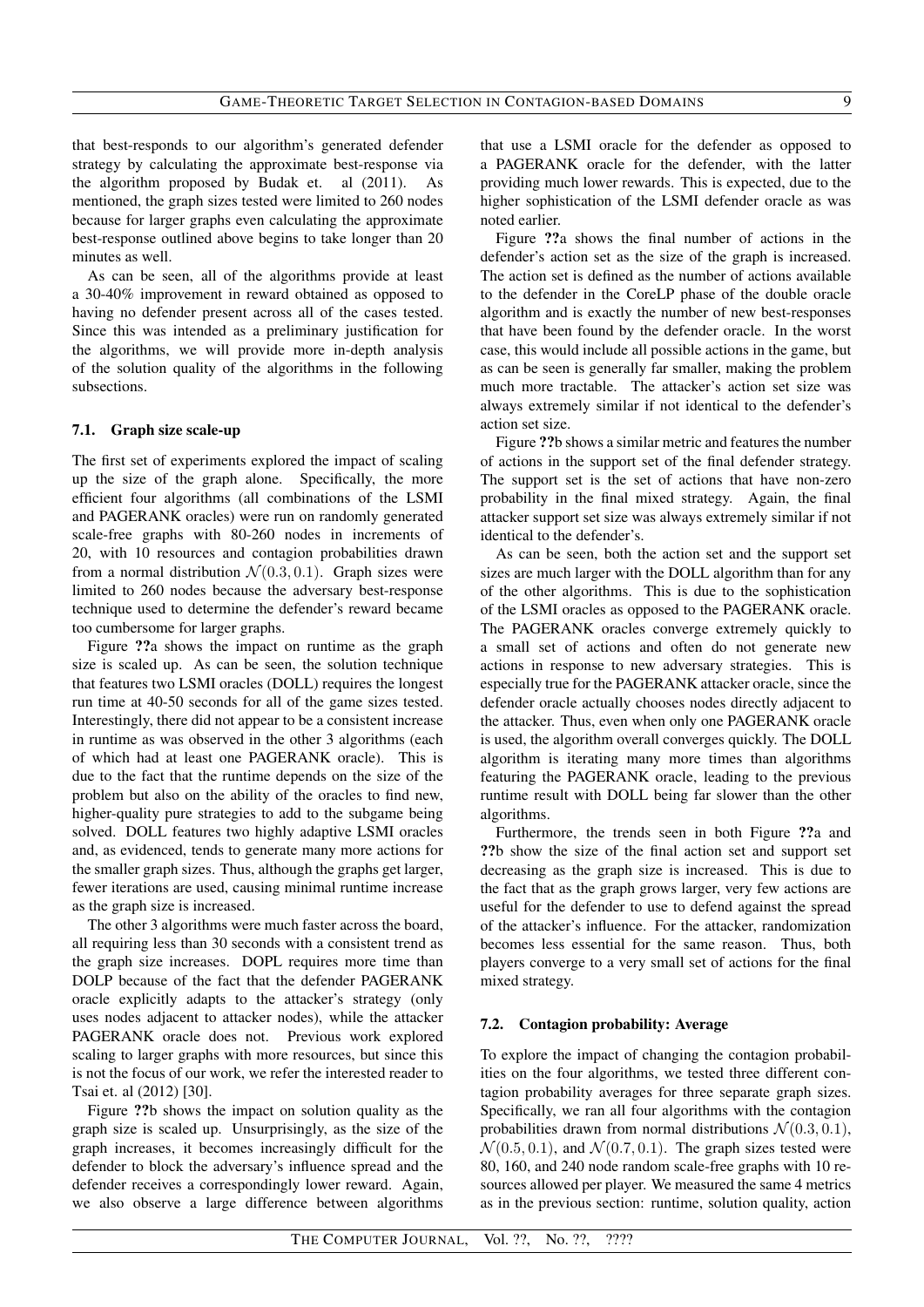set size, and support set size.

Figure ??a shows the results pertaining to runtime. The  $x$ -axis is divided into three sets of three bars each. Each set represents one setting for the contagion probability average (0.3, 0.5, 0.7) while each bar represents the runtime result for one algorithm. At averages of 0.5 and 0.7, consistent trends can be seen, with larger graphs taking longer and higher probabilities leading to longer runtimes for algorithms with LSMI oracles. This is because LSMI oracles speed up heuristic estimation by calculating only high probability influences, but when contagion probabilities are higher, this leads to many more nodes that must be processed by the algorithm.

For the case of 0.3, however, the trend is not consistent for the DOLL algorithm. Experiments suggest that with low contagion probabilities, two LSMI oracles continually find new best-responses to each other's strategies. This occurs because at low contagion probabilities, different parts of the graph interact minimally and the attacker is able to move to 'new' nodes and entirely avoid the defender, resulting in a cat-and-mouse game that requires many more iterations to converge than when a PAGERANK oracle is used.

Figure ??b shows the reward for the defender using the same approximate best-response technique described previously. Unsurprisingly, larger graphs lead to lower reward for the defender because it is harder to defend. Higher contagion probabilities also result in lower defender rewards for the same reason.

As we noticed in the scale-up experiments, larger graphs lead to fewer actions in the action set as well as the final support set, as shown in Figures ??a and ??b. As mentioned, at the lowest contagion probability tested (0.3), the action and support set sizes are very large for DOLL, causing very high runtimes due to the many iterations required to generate the observed action sets.

#### 7.3. Contagion probability: Standard deviation

Next we tested variations of the standard deviation of the normal distribution that the contagion probabilities on edges are drawn from. Specifically, we ran all four algorithms with the contagion probabilities drawn from normal distributions  $\mathcal{N}(0.3, 0.0), \, \mathcal{N}(0.3, 0.05), \, \mathcal{N}(0.3, 0.1),$  and  $\mathcal{N}(0.3, 0.15).$ These results, however, did not show statistically significant differences in the results when the standard deviation was changed under the particular parameter settings we tested. We only show the runtime results in Figure ?? to support this claim, but the quality, action set size, and support set size results all looked similarly homogenous across the different standard deviations tested.

# 8. CONCLUSION

With increasingly informative data about interpersonal connections, principled methods can finally be applied to inform strategic interactions in social networks. Our work combines recent research in influence blocking maximization, operations research, and game-theoretic

resource allocation to provide the first set of solution techniques for a novel class of security games with contagious actions. Experiments on real-world leadership and scale-free graphs reveal that a simple PAGERANK oracle can provide high quality solutions for graphs with clusters of highly interconnected nodes, whereas more sophisticated techniques can be very beneficial in sparsely connected graphs. The methods used herein are a first step into a new area of research in game-theoretic security with wide-ranging applications.

## 9. FUTURE DIRECTIONS

This type of maximize/mitigate scenario can be used to model a number of other domains that we hope to apply them to. For example, anti-vaccination groups have become a serious issue for health organizations to address [31]. By modeling the interaction as an adversarial information diffusion problem, the techniques here can help health organizations mitigate the impact of antivaccination propaganda. In political campaigns, candidates often attempt to disseminate negative information about their opponents to sway votes against them. Again, we can model this scenario with one party attempting to maximize the spread of this information while another party attempts to block the spread by disseminating its own news (e.g., their own negative propaganda, positive spin on the negative news, bigger news). In addition to the open theoretical questions for the existing model and algorithms such as runtime and quality guarantees, these new domains introduce novel challenges as we improve the fidelity of our models to fit these problems.

# 10. ACKNOWLEDGEMENTS

This work was supported by the United States Department of Homeland Security through the National Center for Risk and Economic Analysis of Terrorism Events (CREATE) [2010- ST-061-RE0001]. Any opinions, findings, conclusions or recommendations herein are those of the authors and do not reflect views of the United States Department of Homeland Security, or the University of Southern California, or CREATE.

## **REFERENCES**

- [1] Trusov, M., Bucklin, R. E., and Pauwels, K. (2009) Effects of word-of-mouth versus traditional marketing: Findings from an internet social networking site. *Journal of Marketing*, 73, 90–102.
- [2] U.S. Dept. of the Army and U.S. Marine Corps (2007) *The U.S. Army/Marine Corps Counterinsurgency Field Manual 3- 24*. University of Chicago Press.
- [3] Hung, B. W. K. (2010) Optimization-Based Selection of Influential Agents in a Rural Afghan Social Network. Masters thesis MIT Sloan School of Management.
- [4] Howard, N. J. (2011) Finding optimal strategies for influencing social networks in two player games. Masters thesis MIT Sloan School of Management.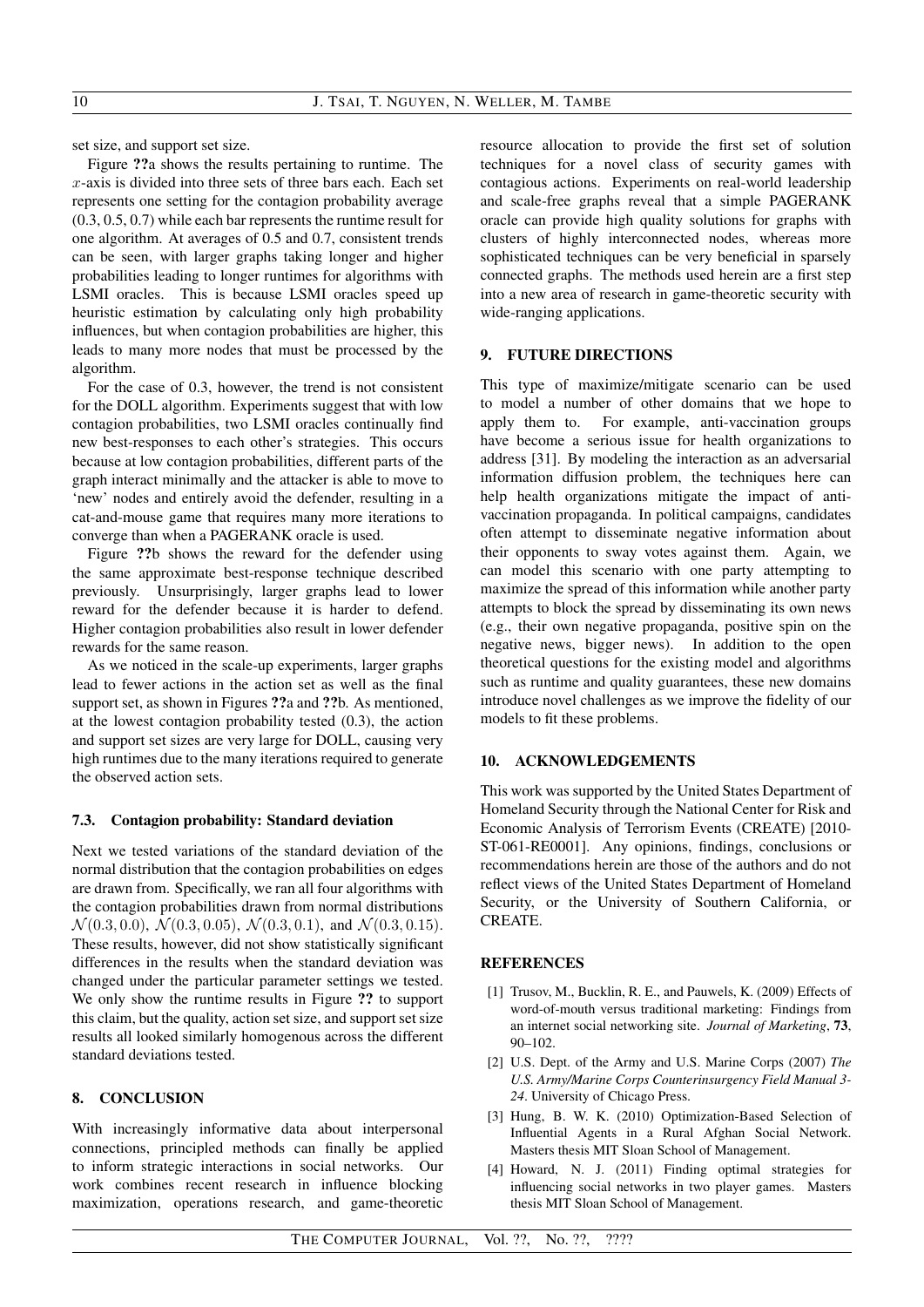- [5] Basilico, N. and Gatti, N. (August 7-11, 2011) Automated abstractions for patrolling security games. *Proceedings of the 25th AAAI Conference on Artificial Intelligence (AAAI)*, Menlo Park, CA, USA. AAAI Press.
- [6] Jain, M., Korzhyk, D., Vanek, O., Conitzer, V., Pechoucek, M., and Tambe, M. (2011) A double oracle algorithm for zero-sum security games on graphs. *Proceedings of the 10th International Conference on Autonomous Agents and Multiagent Systems (AAMAS) Volume 1*, Richland, SC, USA, pp. 327–334. International Foundation for Autonomous Agents and Multiagent Systems.
- [7] Letchford, J. and Vorobeychik, Y. (2011) Computing randomized security strategies in networked domains. *Proceedings of the Workshop on Applied Adversarial Reasoning and Risk Modeling (AARM) at AAAI*. International Foundation for Autonomous Agents and Multiagent Systems.
- [8] Paruchuri, P., Pearce, J. P., Marecki, J., Tambe, M., Ordóñez, F., and Kraus, S. (2008) Playing games with security: An efficient exact algorithm for Bayesian Stackelberg games. *Proceedings of the 7th International Joint Conference on Autonomous Agents and Multiagent Systems (AAMAS)*, Richland, SC, USA, May, pp. 895–902. International Foundation for Autonomous Agents and Multiagent Systems.
- [9] Conitzer, V. and Sandholm, T. (2006) Computing the optimal strategy to commit to. *Proceedings of the 7th ACM Conference on Electronic Commerce (EC)*, New York, NY, USA, pp. 82–90. ACM.
- [10] Budak, C., Agrawal, D., and Abbadi, A. E. (2011) Limiting the spread of misinformation in social networks. *Proceedings of the 20th International Conference on World Wide Web (WWW)*, New York, NY, USA, pp. 665–674. ACM.
- [11] He, X., Song, G., Chen, W., and Jiang, Q. (2012) Influence blocking maximization in social networks under the competitive linear threshold model. *Proceedings of the 12th SIAM International Conference on Data Mining (SDM)*, April, pp. 463–474.
- [12] Chen, W., Wang, C., and Wang, Y. (2010) Scalable influence maximization for prevalent viral marketing in large-scale social networks. *Proceedings of the 16th ACM SIGKDD International Conference on Knowledge Discovery and Data mining (KDD)*, New York, NY, USA, pp. 1029–1038. ACM.
- [13] Kimura, M., Saito, K., Nakano, R., and Motoda, H. (2010) Extracting influential nodes on a social network for information diffusion. *Data Min. Knowl. Discov.*, 20, 70–97.
- [14] Halvorson, E., Conitzer, V., and Parr, R. (2009) Multistep multi-sensor hider-seeker games. *Proceedings of the 21st International Joint Conference on Artifical Intelligence (IJCAI)*, San Francisco, CA, USA, pp. 159–166. Morgan Kaufmann Publishers Inc.
- [15] Leskovec, J., Krause, A., Guestrin, C., Faloutsos, C., VanBriesen, J. M., and Glance, N. S. (2007) Cost-effective outbreak detection in networks. *Proceedings of the 13th ACM SIGKDD International Conference on Knowledge Discovery and Data mining (KDD)*, New York, NY, USA, pp. 420–429. ACM.
- [16] Aspnes, J., Chang, K., and Yampolskiy, A. (2005) Inoculation strategies for victims of viruses and the sum-of-squares partition problem. *Proceedings of the 16th Annual ACM-SIAM Symposium on Discrete Algorithms*, Philadelphia, PA, USA SODA '05, pp. 43–52. Society for Industrial and Applied Mathematics.
- [17] Aspnes, J., Rustagi, N., and Saia, J. (December 17–20, 2007) Worm versus alert: who wins in a battle for control of a

large-scale network? *Proceedings of the 11th International Conference on Principles of Distributed Systems*, Berlin, Heidelberg OPODIS'07, pp. 443–456. Springer-Verlag.

- [18] Habiba, H., Yu, Y., Berger-Wolf, T. Y., and Saia, J. (2010) Finding spread blockers in dynamic networks. *Proceedings of the Second International Conference on Advances in Social Network Mining and Analysis*, Berlin, Heidelberg SNAKDD'08, pp. 55–76. Springer-Verlag.
- [19] Chen, P.-A., David, M., and Kempe, D. (2010) Better vaccination strategies for better people. *Proceedings of the 11th ACM Conference on Electronic Commerce (EC)*, New York, NY, USA, pp. 179–188. ACM.
- [20] Kuhlman, C. J., Kumar, V. S. A., Marathe, M. V., Ravi, S. S., and Rosenkrantz, D. J. (2010) Finding critical nodes for inhibiting diffusion of complex contagions in social networks. *Proceedings of the 2010 European Conference on Machine Learning and Knowledge Discovery in Databases: Part II*, Berlin, Heidelberg ECML PKDD'10, pp. 111–127. Springer-Verlag.
- [21] Kumar, V. S. A., Rajaraman, R., Sun, Z., and Sundaram, R. (2010) Existence theorems and approximation algorithms for generalized network security games. *Proceedings of the 2010 IEEE 30th International Conference on Distributed Computing Systems*, Washington, DC, USA ICDCS '10, pp. 348–357. IEEE Computer Society.
- [22] Borodin, A., Filmus, Y., and Oren, J. (2010) Threshold models for competitive influence in social networks. *Proceedings of the 6th International Workshop on Internet and Network Economics (WINE)*, Berlin, Heidelberg, pp. 539–550. Springer-Verlag.
- [23] Bharathi, S., Kempe, D., and Salek, M. (December 12– 14, 2007) Competitive influence maximization in social networks. *Proceedings of the 3rd International Workshop on Internet and Network Economics (WINE)*, pp. 306–311. Springer.
- [24] Hung, B. W. K., Kolitz, S. E., and Ozdaglar, A. E. (2011) Optimization-based influencing of village social networks in a counterinsurgency. *Proceedings of the 4th International Conference on Social computing, Behavioralcultural modeling and Prediction (SBP)*, Berlin, Heidelberg, pp. 10–17. Springer-Verlag.
- [25] McMahan, H. B., Gordon, G. J., and Blum, A. (2003) Planning in the presence of cost functions controlled by an adversary. *Proceedings of the 20th International Conference on Machine Learning (ICML)*, Menlo Park, CA, USA, pp. 536–543. AAAI Press.
- [26] Kempe, D., Kleinberg, J. M., and Tardos, É. (2003) Maximizing the spread of influence through a social network. *Proceedings of the ninth ACM SIGKDD international conference on Knowledge Discovery and Data mining (KDD)*, New York, NY, USA, pp. 137–146. ACM.
- [27] Brin, S. and Page, L. (1998) The anatomy of a large-scale hypertextual web search engine. *Computer Networks and ISDN Systems*, 30, 107–117.
- [28] Clauset, A., Shalizi, C. R., and Newman, M. E. J. (2009) Power-law distributions in empirical data. *SIAM Rev.*, 51, 661–703.
- [29] Barabási, A.-L. and Albert, R. (1999) Emergence of Scaling in Random Networks. *Science*, 286, 509–512.
- [30] Tsai, J., Nguyen, T. H., and Tambe, M. (July 22–26, 2012) Security games for controlling contagion. *Proceedings of the 26th AAAI Conference on Artificial Intelligence (AAAI)*, Menlo Park, CA, USA. AAAI Press.